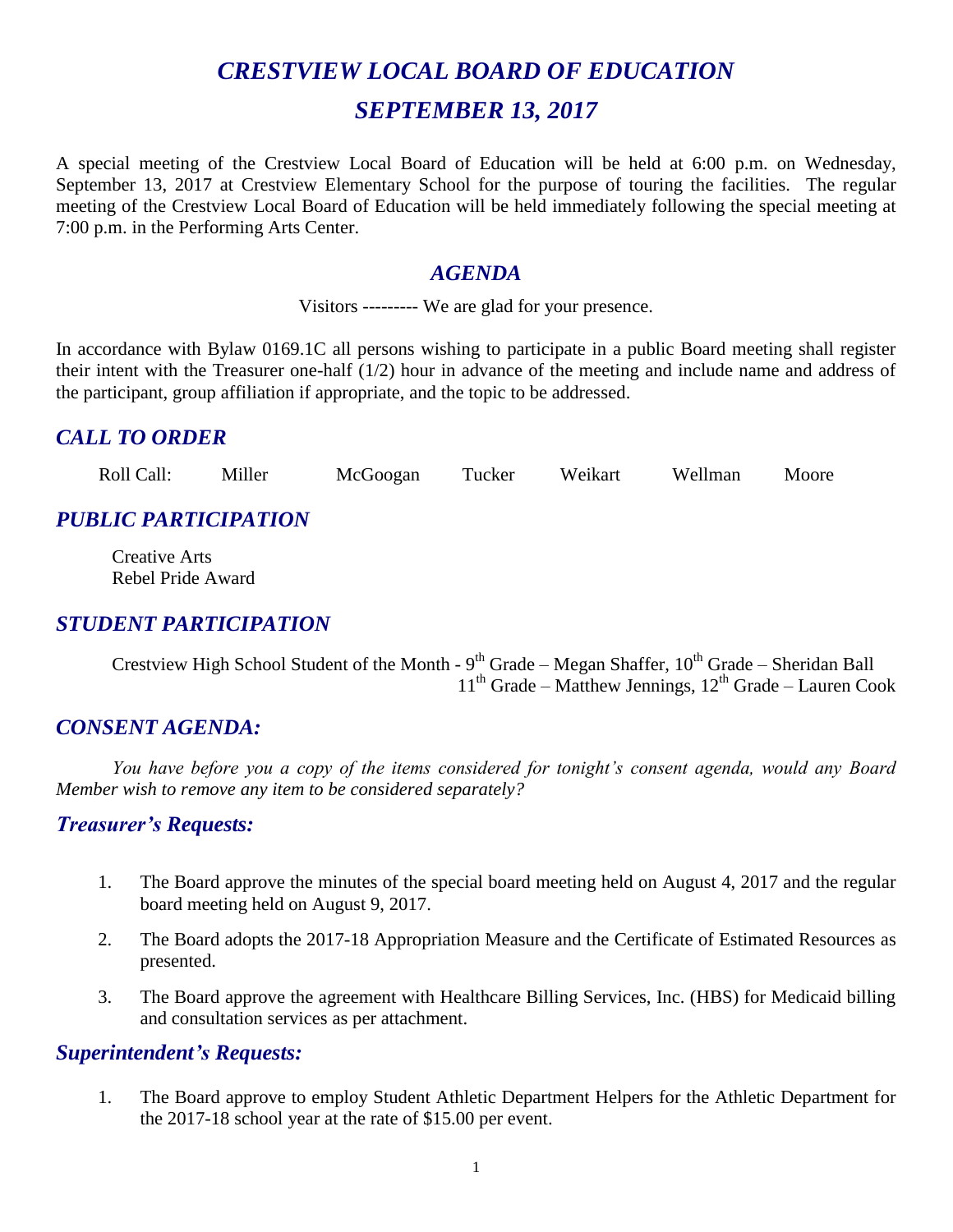- 2. The Board approve the agreement with Columbiana County Board of Developmental Disabilities to provide special education services for the 2017-18 school year.
- 3. The Board endorse the grant proposal for Marcia Bable to Columbiana Community Foundation for equipment to support math number corners.
- 4. The Board grant FMLA (Family Medical Leave Act) to Timothy VanHorn at the exhaustion of his sick leave as requested for a period not to exceed twelve (12) weeks.
- 5. The Board award the following licensed personnel a supplemental contract to serve as Resident Educator Mentors for up to fifty (50) hours of service mentoring new teachers at \$17.00 per hour for the 2017-18 school year.

| <b>Brady Amerson</b> | Katie Beebout         | Katherine Bennett     |
|----------------------|-----------------------|-----------------------|
| Derek Ciapala        | <b>Hillary McLoud</b> | <b>Tiffany Noling</b> |
| Laura Nappi          | Kathleen Storm        | Steven Weber          |

6. The Board approve placement of the following licensed personnel on a higher teacher pay scale effective beginning of the 2017-18 school year; official transcripts are on file:

| <b>Brady Amerson – Masters</b> | Michael Cunningham – Masters |
|--------------------------------|------------------------------|
| Sarah Fitch $-$ Masters $+$    | Phylicia Joy – Masters       |

7. The Board grant supplemental contracts to the following licensed personnel for the 2017-2018 school year as per salary schedule for the assignment designated pursuant to O.R.C. 3313.53; all required reports are on file:

> Sheena Montgomery – CHS Leo Club Advisor Ann Hall - CHS Student Council Advisor Michael Cunningham – CHS School Detention Monitor Sarah Valingo – CHS School Detention Monitor (effective 9-8-17)

8. The Board grant pupil activity contracts to the following nonteaching personnel for the 2017-2018 school year as per salary schedule for the assignment designated pursuant to O.R.C. 3313.53; all required reports are on file:

Melvin Miller – CHS Varsity Assistant Softball Coach

9. The Board grant permission to the following to transport students by private vehicle during the 2017-18 school year.

Ronald McCloskey – Golf

10. The Board grant tuition reimbursement contracts to the following licensed personnel as per the 2015- 18 CEA Negotiated Agreement, in the amount of \$100.00 per semester hour or \$75.00 per quarter hour, for hours satisfactorily completed during the 2016-17 school year:

| <b>Brady Amerson</b> | 7 Semester Hours  | Dawn Moore      | 3 Semester Hours  |
|----------------------|-------------------|-----------------|-------------------|
| Phylicia Joy         | 15 Semester Hours | Sarah Ress      | 17 Semester Hours |
| Christina Labra      | 26 Semester Hours | Gregory Woolman | 9 Semester Hours  |
| J. Grady Long        | 6 Semester Hours  |                 |                   |

11. The Board approve the following certificated personnel be placed on the approved substitute list for the 2017-18 school year, be granted a limited teaching contract, substitute basis only, according to salary schedule; all required reports are on file: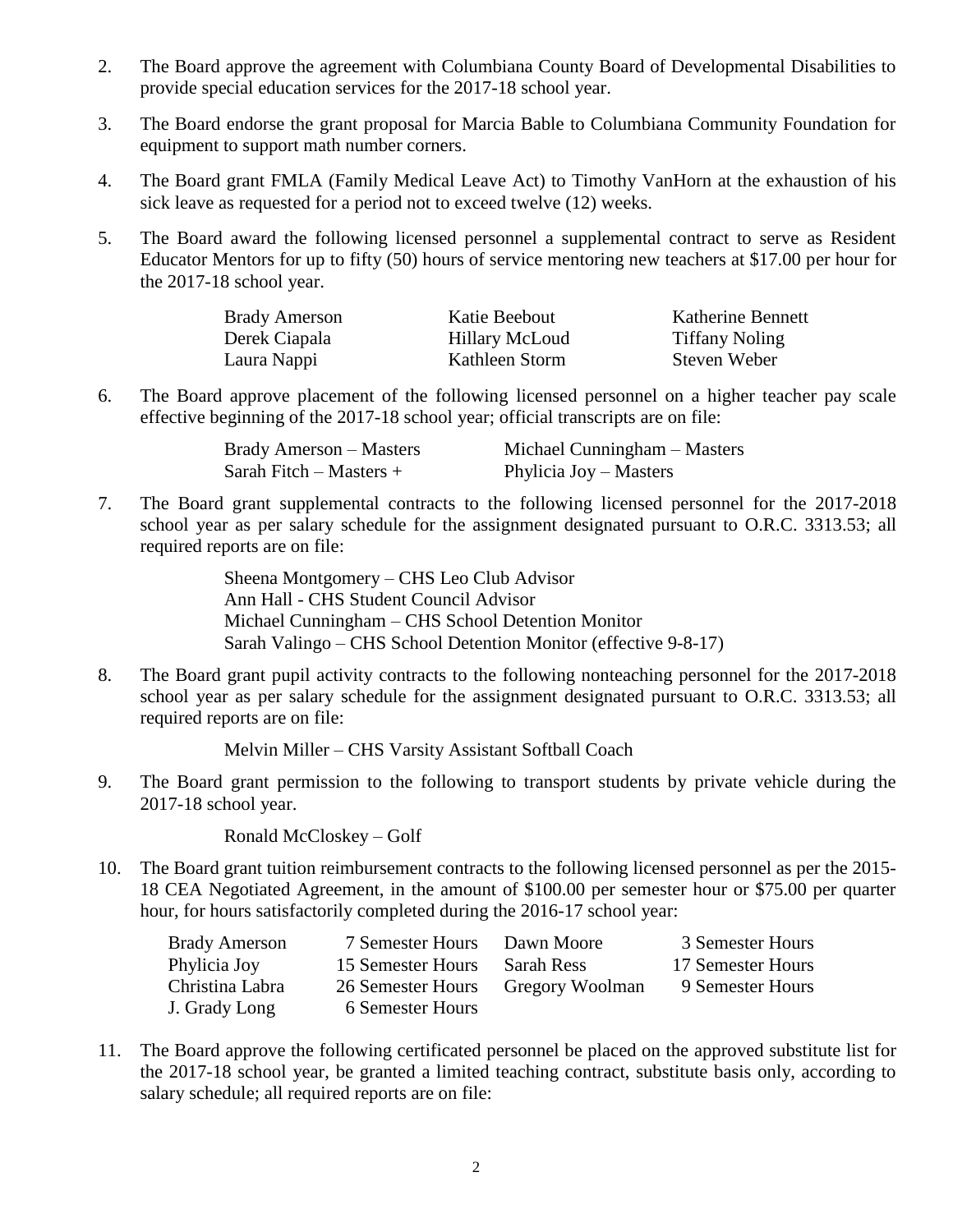#### *High School, Middle School & Elementary School*

Morgan Newbauer - General Education Laura Hardenbrook – General Education Terry Allbaugh – General Education Adam Petcovic – Resident Educator (P-12) Stephanie Halfhill – General Education Darlene McElroy – General Education Jacquelyn Cusick – Early Childhood (P-3) Jamie Garwood – Licensed Practical Nurse (LPN)

12. The Board approve the following non-teaching personnel be placed on the approved substitute list for the 2017-18 school year, substitute basis only, according to wage rate for the assignment designated; pending receipt of all required reports:

*Secretary -* Cynthia Beveridge

*Cafeteria* - Patricia Best…Helen Gorby…Beth Lentini…Holly Steinbinder

*Custodian-* Patricia Best

*Bus Driver* - Holly Steinbinder

13. The Board approve bus routes and stops for the 2017-18 school year and to authorize the Superintendent and Transportation Supervisor to adjust routes and stops during the 2017-18 school year as necessary.

#### **END of CONSENT AGENDA**

Recommend: The Board approve the consent agenda as presented:

| Moved by _____, second by ______to approve consent agenda. Vote yes: _____, _____, _____, _____,                                                                                                                            |  |  |  |  |
|-----------------------------------------------------------------------------------------------------------------------------------------------------------------------------------------------------------------------------|--|--|--|--|
| Let us a vote no: $\frac{1}{\sqrt{1-\frac{1}{n}}}, \frac{1}{\sqrt{1-\frac{1}{n}}}$ , $\frac{1}{\sqrt{1-\frac{1}{n}}}$ . Absent: $\frac{1}{\sqrt{1-\frac{1}{n}}}$ . Motion carried $\frac{1}{\sqrt{1-\frac{1}{n}}}$ . Failed |  |  |  |  |
|                                                                                                                                                                                                                             |  |  |  |  |

# *Treasurer's Requests/Recommendations not included in Consent Agenda:*

1. Recommend: The Board approve financial reports and investments as prepared and presented.

Moved by \_\_\_\_\_, second by \_\_\_\_\_. Vote yes: \_\_\_\_\_, \_\_\_\_\_, \_\_\_\_\_, \_\_\_\_\_, Vote no: \_\_\_\_, \_\_\_\_, \_\_\_\_, \_\_\_\_\_, Absent: \_\_\_\_\_, \_\_\_\_\_. Motion carried \_\_\_\_\_. Failed \_\_\_\_\_.

#### 2. Recommend: The Board accept donations from:

| a. Elem Electronics                                                                    | \$150.00 for CHS Football for stadium banners                                                                                                                                                                                 |
|----------------------------------------------------------------------------------------|-------------------------------------------------------------------------------------------------------------------------------------------------------------------------------------------------------------------------------|
| b. Three Sons Hardware                                                                 | \$150.00 for CHS Football for stadium banners                                                                                                                                                                                 |
| c. S. Jones                                                                            | \$125.00 for CHS Football for stadium banners                                                                                                                                                                                 |
| d. Jean Cusick                                                                         | \$125.00 for CHS Football for stadium banners                                                                                                                                                                                 |
| e. Peace Valley Orchards                                                               | \$100.00 for CHS Football for stadium banners                                                                                                                                                                                 |
| f. Cobbler's Corner                                                                    | \$250.00 for CHS Football for banners                                                                                                                                                                                         |
| g. Cynthia & Robert Black                                                              | \$100.00 for CHS for Golf                                                                                                                                                                                                     |
| h. Compco                                                                              | \$500.00 for CHS Football Cheerleaders                                                                                                                                                                                        |
| Moved by _____, second by _____. Vote yes: _____, _____, _____, _____, _____. Vote no: |                                                                                                                                                                                                                               |
|                                                                                        | a contract to the contract of the contract of the contract of the contract of the contract of the contract of the contract of the contract of the contract of the contract of the contract of the contract of the contract of |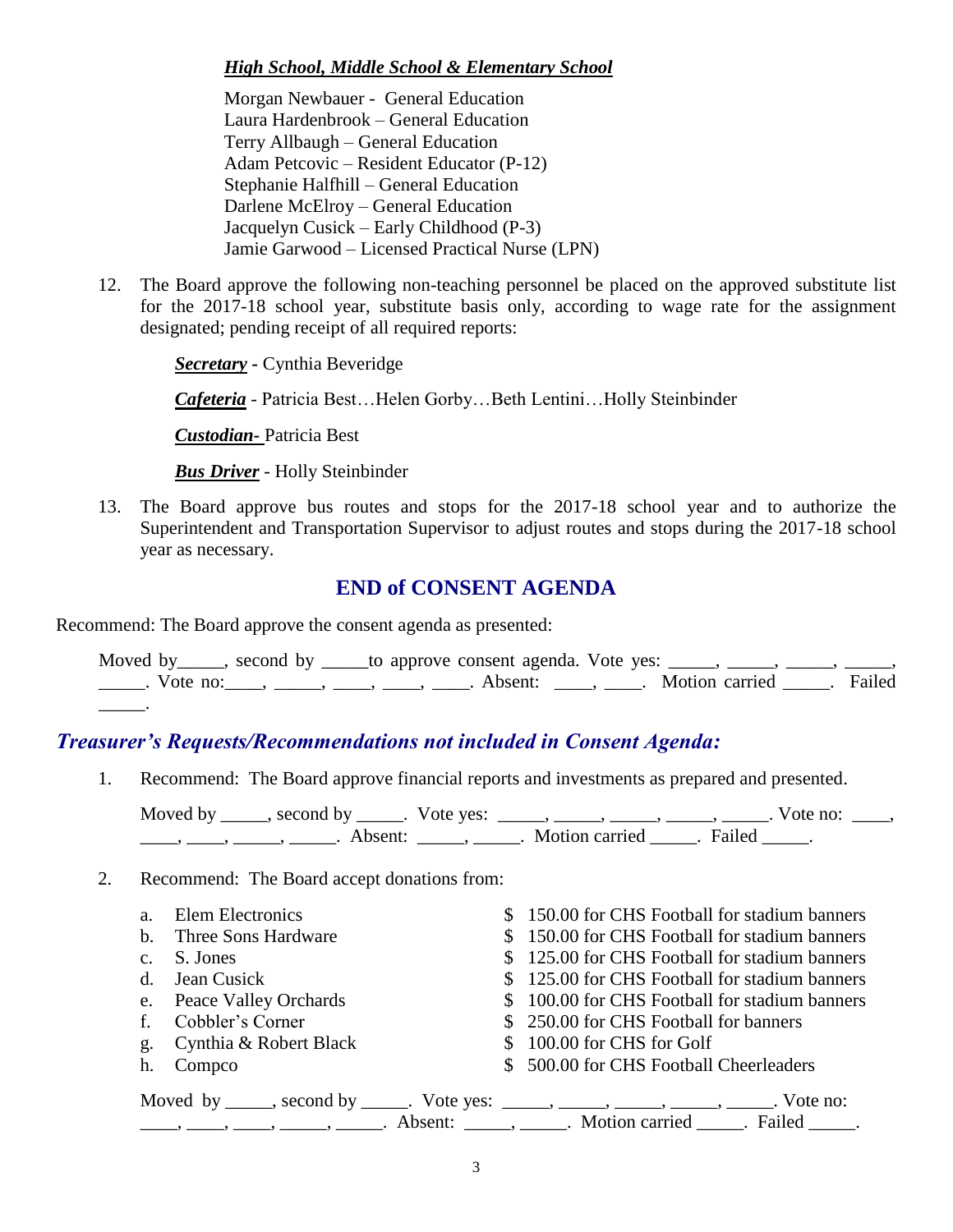### *Board Reports:*

| 1.<br>2.<br>3.<br>4. | <b>Career Center Report</b><br><b>Student Achievement Liaison Report</b><br>Legislative Report<br><b>Student Board Member Report</b><br><b>Board Committee Reports:</b> | Mr. Tucker<br>Mr. McGoogan<br>Mr. Weikart<br>Daniel Moore |
|----------------------|-------------------------------------------------------------------------------------------------------------------------------------------------------------------------|-----------------------------------------------------------|
| 1.                   | Buildings & Grounds                                                                                                                                                     | Mr. McGoogan                                              |
| 2.                   | <b>Athletic Council</b>                                                                                                                                                 | Mr. Tucker                                                |
|                      | 3. Personnel                                                                                                                                                            | Mr. Tucker                                                |
|                      | 4. Finance Audit                                                                                                                                                        | Mr. Tucker                                                |
| 5.                   | Policy                                                                                                                                                                  | Mr. McGoogan                                              |
| 6.                   | Communications                                                                                                                                                          | Mr. Weikart                                               |
| 7.                   | Insurance                                                                                                                                                               | Mr. Weikart                                               |
|                      | <b>Administrative Reports:</b>                                                                                                                                          |                                                           |
| 1.                   | <b>Elementary School</b>                                                                                                                                                | Mrs. Dangerfield                                          |
| 2.                   | Middle School                                                                                                                                                           | Mrs. Lemaster                                             |
| 3.                   | <b>High School</b>                                                                                                                                                      | Mrs. Dickson                                              |
| 4.                   | <b>Special Education</b>                                                                                                                                                | Mr. Hill                                                  |
| 5.                   | Athletic                                                                                                                                                                | Mr. Cusick/Mrs. Nappi                                     |
| 6.                   | Lunchroom                                                                                                                                                               | <b>Miss Wilmes</b>                                        |
|                      |                                                                                                                                                                         |                                                           |

- 7. Technology Mr. Miller
- 8. Transportation Mr. Burbick
- 9. Maintenance Mr. Radman

#### **Superintendent's Report:** Mr. Manley

#### *Superintendent's Requests/Recommendations not included in Consent Agenda:*

1. The Board award the following licensed personnel a supplemental contract to serve on the SLO Evaluation Committee for up to 20 hours of service at \$17.00 per hour for the 2017-18 school year.

| Doris Buzzard               | Jill Hall     | David MacKay                          | Dawn Moore                                                                                         |  |
|-----------------------------|---------------|---------------------------------------|----------------------------------------------------------------------------------------------------|--|
| Mark Fabian                 | J. Grady Long | Lynda Dickson                         | <b>Ronald McCloskey</b>                                                                            |  |
| Kathryn Vrabel Ann Hall     |               | Ashley Bartholomew Marian Dangerfield |                                                                                                    |  |
| Kimberly Gilbert Shawn Louk |               | Danielle Orville                      | Kathleen Storm                                                                                     |  |
| Kory Whitacre               |               |                                       |                                                                                                    |  |
|                             |               |                                       | Moved by _____, second by _____to adjourn. Vote yes: _____, _____, ____, ____, ____, ____.Vote no: |  |
|                             |               |                                       |                                                                                                    |  |

2. Recommend that the Board review policy number *2413 Career Advising* as dictated under Ohio Law as follows: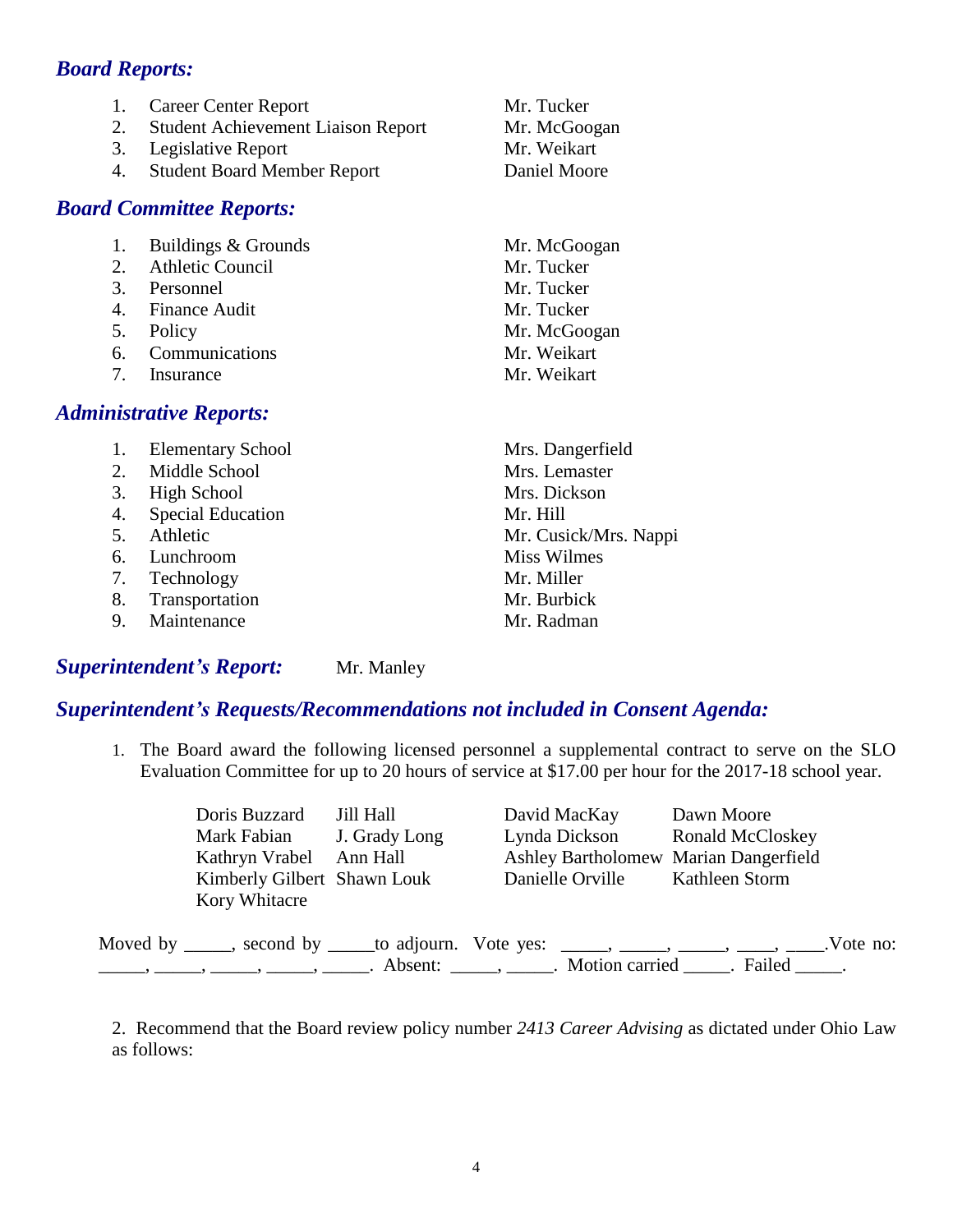#### **2413 - CAREER ADVISING**

This policy has been developed as prescribed in R.C. 3313.6020 and the State Board of Education's Model Policy. This policy shall be updated at least once every two (2) years. The policy shall be made available to students, parents/guardians/custodians, and local postsecondary institutions, residents of the District, and shall be posted on the District web site.

Career advising is an integrated process that helps students understand how their personal interests, strengths and values might predict satisfaction and success in school and related career fields, as well as how to tie these interests and strengths to their academic and career goals. Students need to have access to comprehensive resources and support to prepare for their future success. Through relevant classroom instruction, career-related learning experiences, and a program of counseling and advising, students can discover their interests and explore academic and career pathway options.

The District's Career Advising Plan shall include:

- A. Grade-level examples that link students' schoolwork to one (1) or more career field.
- B. Career advising to students in grades K-12, which includes age-appropriate activities and also includes creating and maintaining a Student Success Plan beginning in grade 6.
- C. Additional interventions and career advising for students who are identified as at risk of dropping out of school.

These may include:

- 1. Identifying students who are at risk of dropping out of school using a local, research-based method, such as the Early Warning System offered by the Ohio Department of Education, with input from teachers, school counselors and other appropriate school staff.
- 2. Developing a Student Success Plan for each at-risk student that addresses the student's academic and career pathway to a successful graduation and the role of career-technical education, competency-based education and experiential learning when appropriate.
- 3. Before developing a Student Success Plan, District staff will invite the student's parent/guardian/custodian to assist. If that adult does not participate in the plan development, the District will provide the adult a copy of the plan, a statement of the importance of a high school diploma and a listing of the pathways to graduation available to the student.
- D. Training for employees on how to advise students on career pathways, including training on advising students using the tools available in OhioMeansJobs K-12.

This may also include training on other online tools provided that offer resources for discovering career interests, exploring and researching career and education options and supporting the development of a Student Success Plan.

- E. Multiple academic and career pathways through high school that students may choose to earn a high school diploma, including opportunities to earn industry-recognized credentials and postsecondary course credit.
- F. Information on courses that can award students both traditional academic and career-technical credit.
- G. Documentation on career advising provided for review by the student, student's parent, guardian or custodian, and schools the student may attend in the future.
- H. The supports necessary for students to have successful transitions from high school to their postsecondary destinations, including interventions and services for students in need of remediation in mathematics and English language arts.

 R.C. 3313.6020, Ohio Model Policy on Career Advising (ODE) (December 2014) Adopted 4/8/15 © Neola 2015

| Moved by | second by | to adjourn. Vote yes: |                | Vote no: |  |
|----------|-----------|-----------------------|----------------|----------|--|
|          |           | Absent:               | Motion carried | Failed   |  |

2. Recommends that the Crestview Local Schools enter into partnership with the Columbiana County Educational Service Center and agrees that that the Columbiana ESC will represent the business of the district to fulfill the requirements of the Ohio Revised Code 3313.82 (Business Advisory Council);